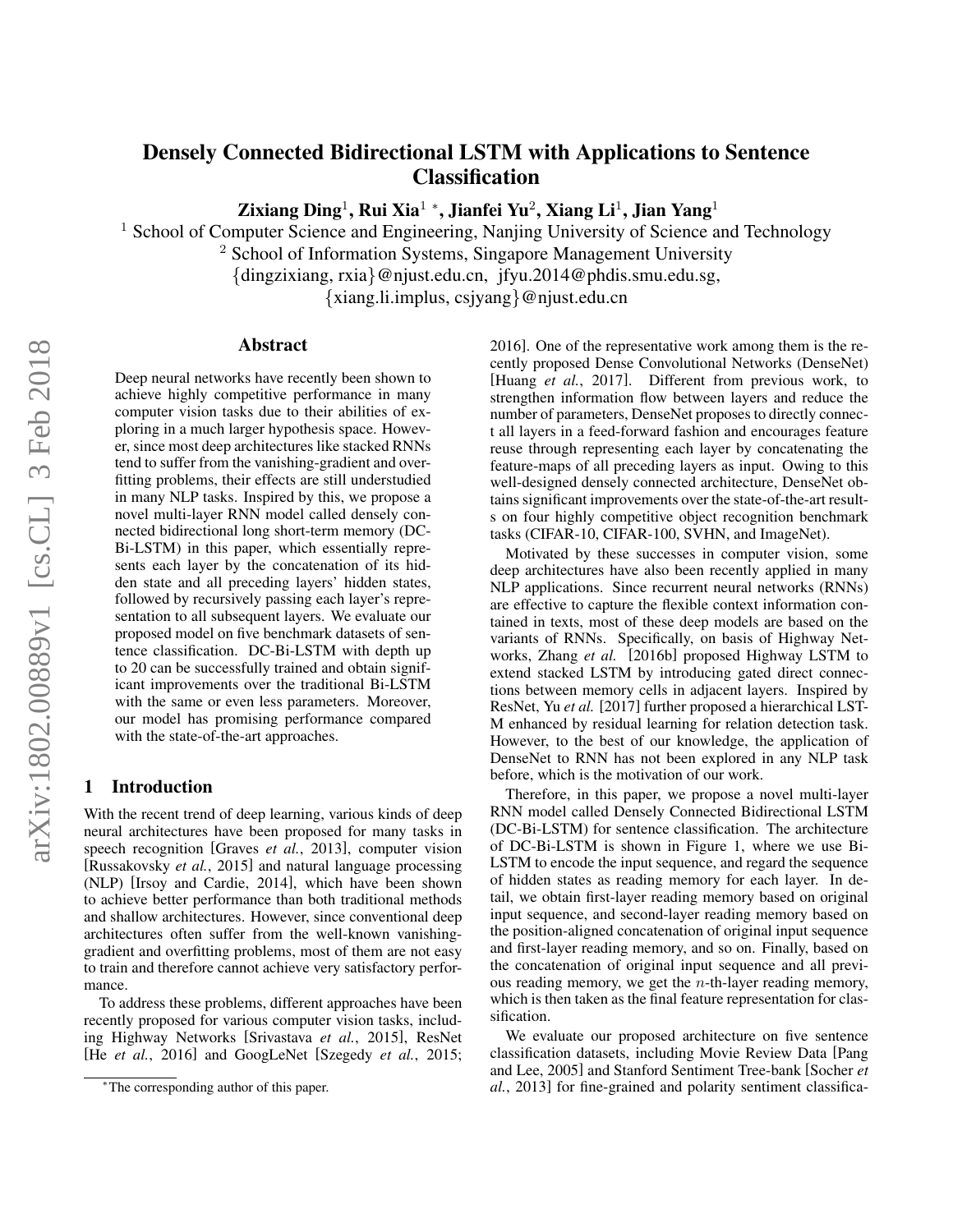

Figure 1: The architecture of DC-Bi-LSTM. We obtain first-layer reading memory based on original input sequence, and second-layer reading memory based on the position-aligned concatenation of original input sequence and first-layer reading memory, and so on. Finally, we get the n-th-layer reading memory and take it as the final feature representation for classification.

tions, TREC dataset [Li and Roth, 2002] for question type classification and subjectivity classification dataset [Pang and Lee, 2004]. DC-Bi-LSTM with depth up to 20 can be successfully trained and significantly outperform the traditional Bi-LSTM with the same or even less parameters. Moreover, our model achieves indistinguishable performance in comparison with the state-of-the-art approaches.

The main contributions of our work are summarized as follows:

- We propose a novel deep RNNs architecture called DC-Bi-LSTM. Compared with conventional deep stacked RNNs, DC-Bi-LSTM alleviates the problems of vanishing-gradient and overfitting and can be successfully trained when the networks are as deep as dozens of layers.
- We conducted experiments on five datasets of sentence classification, our model obtains significant improvements over the traditional Bi-LSTM and gets promising performance in comparison with the state-of-the-art approaches.

# 2 Related Work

## 2.1 Sentence Classification

The challenge for sentence classification is to perform compositions over variable-length sentences and capture useful features for classification.

Traditional methods are commonly based on the bag-ofwords (BoW) model, which treats sentences as unordered collections thus fails to capture syntactic structures and contextual information. Recently, deep learning has developed rapidly in natural language processing, the first breakthrough is learning word embedding [Bengio *et al.*, 2003; Mikolov *et al.*, 2013] . With the help of word embedding, some composition based methods are proposed. For example, Recursive Neural Networks [Socher *et al.*, 2013; Irsoy and Cardie, 2014] build representations of phrases and sentences by combining neighboring constituents based on the parse tree. Convolutional Neural Networks [Kim, 2014] use convolutional filters to extract local features over word embedding matrices. RNNs with Long Short-Term Memory units [Mikolov, 2012; Chung *et al.*, 2014; Tai *et al.*, 2015]are effective networks to process sequential data, which analyze a text word by word and stores the semantics of all the previous text in a fixed-sized hidden state. In this way, LSTM can better capture the contextual information and semantics of long texts. Moreover, bidirectional RNNs [Schuster and Paliwal, 1997] processes the sequence both forward and backward, naturally, a better semantic representation can usually be obtained than unidirectional RNNs.

#### 2.2 Stacked RNNs and Extensions

Schmidhuber [1992]; EI Hihi and Bengio [1996] introduced stacked RNNs by stacking RNN layers on top of each other. The hidden states of RNN below are taken as inputs to the RNN above. However, it is very hard to train deep stacked RNNs due to the feed-forward structure of stacked layers. Below are some extensions to alleviate this problem.

Skip connections (or shortcut connections) enable unimpeded information flow by adding direct connections across different layers thus alleviate the gradient problems. For example, Raiko et al. (2012); Graves (2013); Hermans and Schrauwen (2013); Wu et al. (2016); Yu et al. (2017) introduced skip connections into stacked RNNs and make it easier to build deeper stacked RNNs. In addition to using skip connections, Yao et al. (2015) and Zhang et al. (2016) proposed highway LSTMs, which extend stacked RNNs by introducing gated direct connections between memory cells in adjacent layers.

# 3 Model

In this section, we describe the architecture of our proposed Densely Connected Bidirectional LSTM (DC-Bi-LSTM) model for sentence classification.

#### 3.1 Long Short-Term Memory

Given an arbitrary-length input sentence  $S$  $\{w_1, w_2, \ldots, w_s\}$ , Long Short-Term Memory (LSTM) [Hochreiter and Schmidhuber, 1997] computes the hidden states  $h = \{h_1, h_2, \ldots, h_s\}$  by iterating the following equations:

$$
h_t = \text{lstm}(h_{t-1}, e(w_t)).\tag{1}
$$

The detailed computation is described as follows:

$$
\begin{pmatrix} i \\ f \\ o \\ g \end{pmatrix} = \begin{pmatrix} \text{sigm} \\ \text{sigm} \\ \text{sign} \end{pmatrix} T_{m+d,4d}([e(w_t); h_{t-1}]), \qquad (2)
$$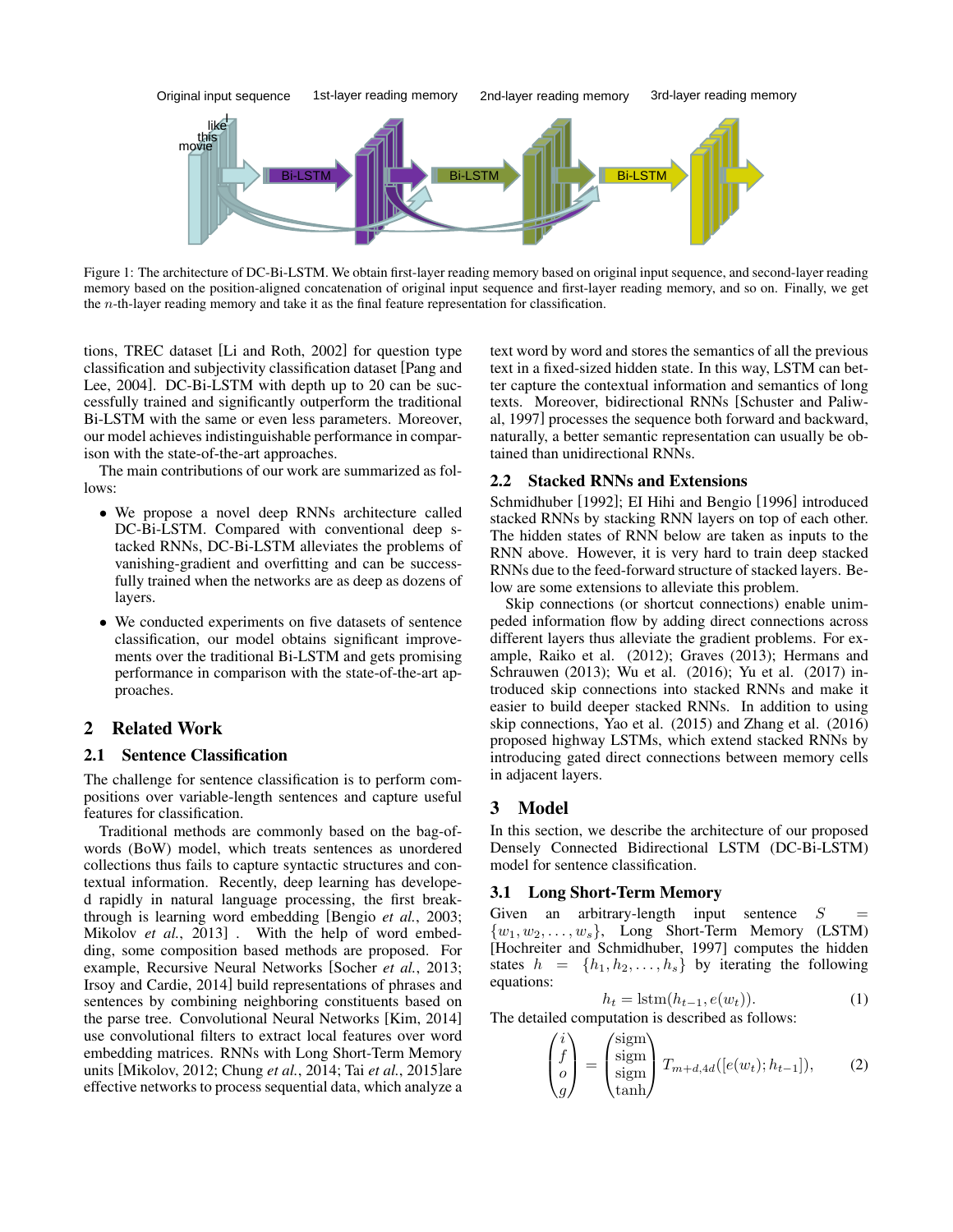

Figure 2: Illustration of (a) Deep Stacked Bi-LSTM and (b) DC-Bi-LSTM. Each black node denotes an input layer. Purple, green, and yellow nodes denote hidden layers. Orange nodes denote average pooling of forward or backward hidden layers. Each red node denotes a class. Ellipse represents the concatenation of its internal nodes. Solid lines denote the connections of two layers. Finally, dotted lines indicate the operation of copying.

$$
c_t = f \odot c_{t-1} + i \odot g,\tag{3}
$$

$$
h_t = o \odot \tanh(c_t), \tag{4}
$$

where  $e(w_t) \in R^m$  is the word embedding of  $w_t$ ,  $h_{t-1} \in R^d$ is the hidden state of LSTM at time step  $t-1$ ,  $[e(w_t); h_{t-1}] \in R^{m+d}$  is concatenation of the two vectors.  $T_{m+d,4d}$  :  $R^{m+d} \to R^{4d}$  is an affine transform  $(Wx + b)$  for some W and b). sigm and tanh are respectively sigmoid and hyperbolic tangent activation functions,  $i, f, o, g \in \mathbb{R}^d$  are respectively input gate, forget gate, output gate and new candidate memory state. Particularly,  $c_t \in \mathbb{R}^d$  is additional memory cell used for capturing long distance dependencies,  $\odot$  denotes elementwise multiplication.

#### 3.2 Deep Stacked Bi-LSTM

Bidirectional LSTM (Bi-LSTM) [Graves *et al.*, 2013] uses two LSTMs to process sequence in two directions: forward and backward. In this way, the forward and backward contexts can be considered simultaneously. The calculations of Bi-LSTMs can be formulated as follows:

$$
\overrightarrow{h_t} = \text{lstm}(\overrightarrow{h_{t-1}}, e(w_t)),\tag{5}
$$

$$
\overleftarrow{h_t} = \text{lstm}(\overleftarrow{h_{t-1}}, e(w_t)).\tag{6}
$$

Then the concatenation of forward and backward hidden states is taken as the representation of each word. For word  $w_t$ , the representation is denoted as  $h_t = [\overrightarrow{h_t}; \overleftarrow{h_t}]$ .

As shown in Figure 2 (a), deep stacked Bi-LSTM [Schmidhuber, 1992]; [El Hihi and Bengio, 1996] uses multiple Bi-LSTMs with different parameters in a stacking way. The hidden state of *l*-layer Bi-LSTM can be represented as  $h_t^l$ , which

is the concatenation of forward hidden state  $\overrightarrow{h_t}$  and backward hidden state  $\overleftarrow{h_t^l}$ . The calculation of  $h_t^l$  is as follows:

$$
h_t^l = [\overrightarrow{h_t^l}; \overleftarrow{h_t^l}], \text{ specially}, h_t^0 = e(w_t), \tag{7}
$$

$$
\overrightarrow{h_t^l} = \text{lstm}(\overrightarrow{h_{t-1}^l}, \overrightarrow{h_t^{l-1}}), \tag{8}
$$

$$
\overleftarrow{h_t^l} = \text{lstm}(\overleftarrow{h_{t+1}^l}, h_t^{l-1}).\tag{9}
$$

# 3.3 Densely Connected Bi-LSTM

As shown in Figure 2 (b), Densely Connected Bi-LSTM (DC-Bi-LSTM) consists of four modules: network inputs, dense Bi-LSTM, average pooling and soft-max layer.

#### (1) Network Inputs

The input of our model is a variable-length sentence, which can be represented as  $S = \{w_1, w_2, \ldots, w_s\}$ . Like other deep learning models, each word is represented as a dense vector extracted from a word embedding matrix. Finally, a sequence of word vectors  $\{e(w_1), e(w_2), \ldots, e(w_s)\}\$ is sent to the dense Bi-LSTM module as inputs.

#### (2) Dense Bi-LSTM

This module consists of multiple Bi-LSTM layers. For the first Bi-LSTM layer, the input is a word vector sequence  $\{e(w_1), e(w_2), \ldots, e(w_s)\}$ ,<br>and the output is  $h^1 = \{h_1^1, h_2^1, \ldots, h_s^1\}$ , in which  $h_t^1 = [\overrightarrow{h_t^1}; \overleftarrow{h_t^1}]$  as described in Section 3.2. For the second Bi-LSTM layer, the input is not the sequence  $\{h_1^1, h_2^1, \ldots, h_s^1\}$  (the way stacked RNNs use), but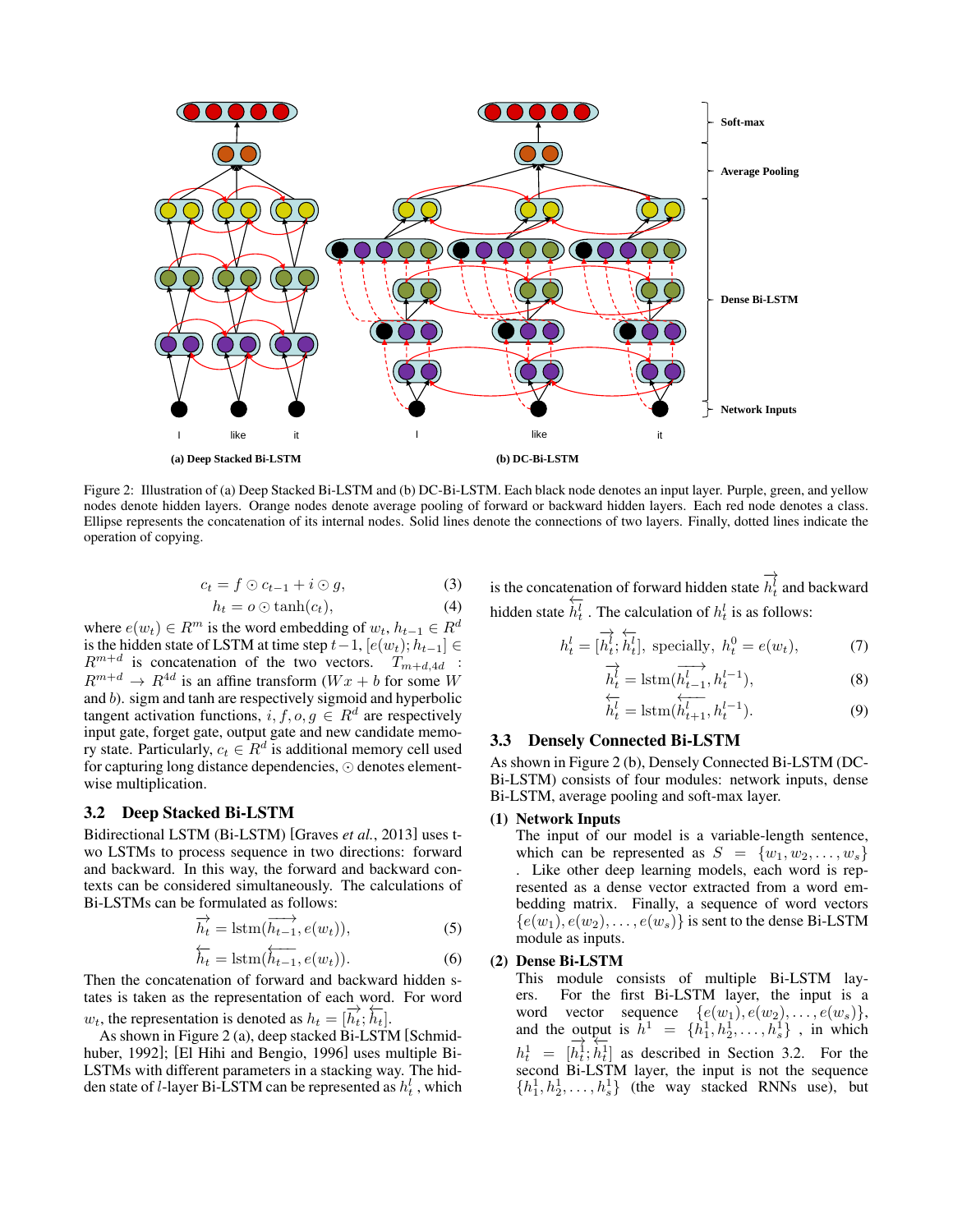the concatenation of all previous outputs, formulated as  $\{ [e(w_1); h_1^1], [e(w_2); h_2^1], \dots, [e(w_s); h_s^1] \}$ ,<br>and the output is  $h^2 = \{ h_1^2, h_2^2, \dots, h_s^2 \}$ For the third layer, whose input is  $\{ [e(w_1); h_1^1; h_1^2], [e(w_2); h_2^1; h_2^2], \ldots, [e(w_s); h_s^1; h_s^2] \},\$ like the second layer does. The rest layers process similarly and omitted for brevity. The above process is formulated as follows:

$$
h_t^l = [\overrightarrow{h_t^l}; \overleftarrow{h_t^l}], \text{ specially, } h_t^0 = e(w_t), \qquad (10)
$$

$$
\overrightarrow{h_t^l} = \text{lstm}(\overrightarrow{h_{t-1}^l}, M_t^{l-1}),\tag{11}
$$

$$
\overleftarrow{h_t^l} = \text{lstm}(\overleftarrow{h_{t+1}^l}, M_t^{l-1}),\tag{12}
$$

$$
M_t^{l-1} = [h_t^0; h_t^1; \dots; h_t^{l-1}]. \tag{13}
$$

#### (3) Average Pooling

For a L layer Dense Bi-LSTM, the output is  $h^L =$  $\{h_1^L, h_2^L, \ldots, h_s^L\}$ . Average pooling module reads in  $\tilde{h}^L$  and calculate the average value of these vectors, the computation can be formulated as  $h^*$  =  $\mathrm{average}(h_1^L, h_2^{\bar{L}}, \ldots, h_s^{\bar{L}}).$ 

# (4) Soft-max Layer

This module is a simple soft-max classifier, which takes h<sup>∗</sup> as features and generates predicted probability distribution over all sentence labels.

#### 3.4 Comparison with Deep Stacked Bi-LSTM

As shown in Figure 2, they have the same network inputs, average pooling and soft-max layer, but differ in dense Bi-LSTM module. For the  $k$ -th Bi-LSTM layer, the input of deep stacked Bi-LSTM is  $\{h_1^{k-1}, h_2^{k-1}, \ldots, h_s^{k-1}\}$ , while for densely connected Bi-LSTM, the input is { $[e(w_1); h_1^1; h_1^2; \ldots; h_1^{k-1}], [e(w_2); h_2^1; h_2^1; \ldots; h_2^{k-1}],$  $\ldots$ ,  $[e(w_s); h_s^1; h_s^2; \ldots; h_s^{k-1}]$  . Thanks to this densely con-

nected structure, DC-Bi-LSTM have several advantages:

- Easy to train even when the network is very deep. The reason is that: for every RNN layer, the output is directly sent to the last RNN layer as input and leads to an implicit deep supervision, which alleviates the problem of vanishing-gradient.
- Better parameter efficiency, that means, DC-Bi-LSTM obtains better performance with equal or less parameters compared with traditional RNNs or deep stacked RNNs. That is because: for every RNN layer, it can directly read the original input sequence thus it doesn't have the burden to pass on all useful information and just adds information to the network. Therefore, DC-Bi-LSTM layers are very narrow (for example, 10 hidden units per layer).

It is worth to note that deep residual Bi-LSTM [Yu *et al.*, 2017] looks very similar to our model, however, they are essentially different. For each layer, deep residual Bi-LSTM uses point-wise summation to merge input into output, which may impede the information flow in the network. In contrast, our model merges input into output by concatenation to further improve the information flow.

Table 2: Summary statistics of benchmark datasets. c: Number of target classes. l: Average sentence length. train/dev/test: size of train/development/test set, CV in test column means 10-fold cross validation.

| Data        | c                           |    | train | dev  | test          |
|-------------|-----------------------------|----|-------|------|---------------|
| MR          |                             | 20 | 10662 |      | CV            |
| $SST-1$     | 5                           | 18 | 8544  | 1101 | 2210          |
| $SST-2$     | 2                           | 19 | 6920  | 872  | 1821          |
| Subj        | $\mathcal{D}_{\mathcal{A}}$ | 23 | 10000 |      | $\mathsf{CV}$ |
| <b>TREC</b> |                             | 10 | 5452  |      | 500           |

#### 3.5 Potential Application Scenario

From a semantic perspective, the dense Bi-LSTM module adds multi-read context information of each word into their original word vector in a concatenation way:  $h<sup>1</sup>$  is the first reading memory based on the input sentence  $S$ ,  $h^2$  is the second reading memory based on  $\tilde{S}$  and  $h^1$ ,  $h^k$  is the k-th reading memory based on S and all previous reading memory. Since the word vector for each word is completely preserved, this module is harmless and can be easily added to other models that use RNN. For example, in the task of machine translation and dialog system, the Bi-LSTM encoder can be replaced by dense Bi-LSTM module and may bring improvements.

# 4 Experiments

#### 4.1 Dataset

DC-Bi-LSTM are evaluated on several benchmark datasets, and the summary statistics are shown in Table 2.

- MR: Movie Review Data is a popular sentiment classification dataset proposed by [Pang and Lee, 2005]. Each review belongs to positive or negative sentiment class and contains only one sentence.
- SST-1: Stanford Sentiment Treebank is an extension of MR [Socher *et al.*, 2013]. And each review has finegrained labels (very positive, positive, neutral, negative, very negative), moreover, phrase-level annotations on all inner nodes are provided.
- SST-2: The same dataset as SST-1 but used in binary mode without neutral sentences.
- Subj: Subjectivity dataset is from [Pang and Lee, 2004], where the task is to classify a sentence as being subjective or objective.
- TREC: TREC is a dataset for question type classification task [Li and Roth, 2002]. The sentences are questions from 6 classes (person, location, numeric information, etc.).

#### 4.2 Implementation Details

In the experiments, we use publicly available 300 dimensional Glove vectors that were trained on 42 billion words, moreover, the words are case-insensitive. For those words not present in the set of the pre-trained words, we just abandon them.

For model details, the number of hidden units of top Bi-LSTM (the last Bi-LSTM layer in dense Bi-LSTM module)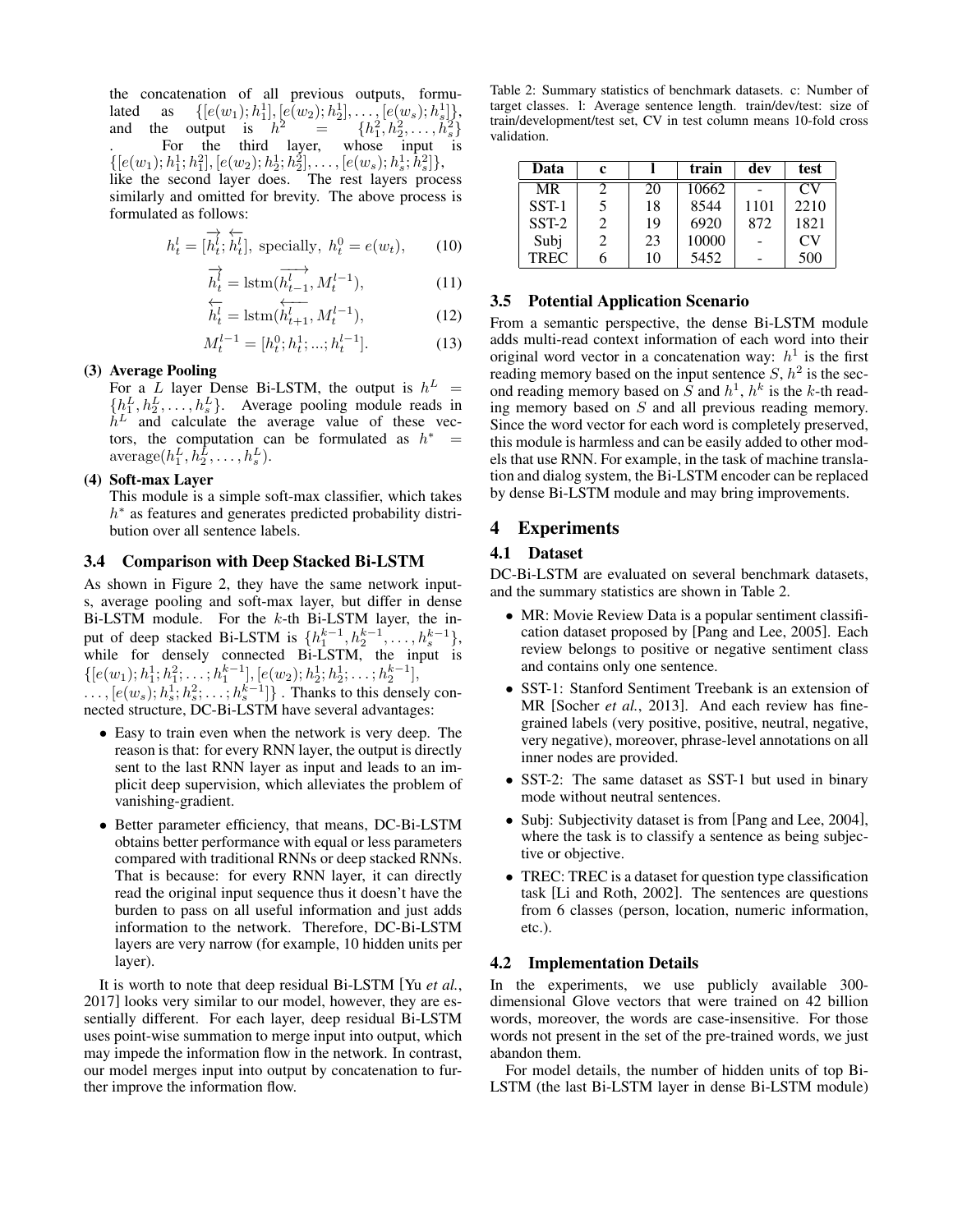Table 1: Classification accuracy of DC-Bi-LSTM against other state-of-the-art models. The best result of each dataset is highlighted in bold. There are mainly five blocks: i) traditional machine learning methods; ii) Recursive Neural Networks models; iii) Recurrent Neural Networks models; iv) Convolutional Neural Net-works models; v) a collection of other models. SVM: Support Vector Machines with unigram features [Socher *et al.*, 2013] NB: Na-ive Bayes with unigram features [Socher *et al.*, 2013] Standard-RNN: Standard Recursive Neural Network [Socher *et al.*, 2013] RNTN: Recursive Neural Tensor Network [Socher *et al.*, 2013] DRNN: Deep Recursive Neural Network [Irsoy and Cardie, 2014] LSTM: Standard Long Short-Term Memory Network [Tai *et al.*, 2015] Bi-LSTM: Bidirectional LSTM [Tai *et al.*, 2015] Tree-LSTM: Tree-Structured LSTM [Tai *et al.*, 2015] LR-Bi-LSTM: Bidirectional LSTM with linguistically regularization [Qian *et al.*, 2016] CNN-MC: Convolutional Neural Network with two channels [Kim, 2014] DCNN: Dynamic Convolutional Neural Network with k-max pooling [Kalchbrenner et al., 2014] MVCNN: Multi-channel Variable-Size Convolution Neural Network [Yin and Schütze, 2016] DSCNN: Dependency Sensitive Convolutional Neural Networks that use CNN to obtain the sentence representation based on the context representations from LSTM [Zhang *et al.*, 2016a] BLSTM-2DCNN: Bidirectional LSTM with Two-dimensional Max Pooling [Zhou *et al.*, 2016].

| Model                                   | МR   | $SST-1$ | $SST-2$ | Subj | TREC |
|-----------------------------------------|------|---------|---------|------|------|
| SVM [Socher et al., 2013]               |      | 40.7    | 79.4    |      |      |
| NB [Socher <i>et al.</i> , 2013]        |      | 41.0    | 81.8    |      |      |
| Standard-RNN [Socher et al., 2013]      |      | 43.2    | 82.4    |      |      |
| RNTN [Socher et al., 2013]              |      | 45.7    | 85.4    |      |      |
| DRNN [Irsoy and Cardie, 2014]           |      | 49.8    | 86.6    |      |      |
| LSTM $\lceil$ Tai et al., 2015 $\rceil$ |      | 46.4    | 84.9    |      |      |
| Bi-LSTM [Tai et al., 2015]              | 81.8 | 49.1    | 87.5    | 93.0 | 93.6 |
| Tree-LSTM [Tai et al., 2015]            |      | 51.0    | 88.0    |      |      |
| LR-Bi-LSTM [Qian et al., 2016]          | 82.1 | 50.6    |         |      |      |
| <b>CNN-MC</b> [Kim, 2014]               | 81.1 | 47.4    | 88.1    | 93.2 | 92.2 |
| DCNN [Kalchbrenner et al., 2014]        |      | 48.5    | 86.8    |      | 93.0 |
| MVCNN [Yin and Schütze, 2016]           |      | 49.6    | 89.4    | 93.9 |      |
| DSCNN [Zhang et al., 2016a]             | 81.5 | 49.7    | 89.1    | 93.2 | 95.4 |
| BLSTM-2DCNN [Zhou et al., 2016]         | 82.3 | 52.4    | 89.5    | 94.0 | 96.1 |
| DC-Bi-LSTM (ours)                       | 82.8 | 51.9    | 89.7    | 94.5 | 95.6 |

is 100, for the rest layers of dense Bi-LSTM module, the number of hidden units and layers are 13 and 15 respectively.

For training details, we use the stochastic gradient descent (SGD) algorithm and Adam update rule with shuffled minibatch. Batch size and learning rate are set to 200 and 0.005, respectively. As for regularization, dropout is applied for word embeddings and the output of average pooling, besides, we perform L2 constraints over the soft-max parameters.

## 4.3 Results

Results of DC-Bi-LSTM and other state-of-the-art models on five benchmark datasets are listed in Table 1. Performance is measured in accuracy. We can see that DC-Bi-LSTM gets consistently better results over other methods, specifically, DC-Bi-LSTM achieves new state-of-the-art results on three datasets (MR, SST-2 and Subj) and slightly lower accuracy than BLSTM-2DCNN on TREC and SST-1. In addition, we have the following observations:

- Although DC-Bi-LSTM is a simple sequence model, but it defeats Recursive Neural Networks models and Tree-LSTM, which relies on parsers to build tree-structured neural models.
- DC-Bi-LSTM obtains significant improvement over the counterparts (Bi-LSTM) and variant (LR-Bi-LSTM) that uses linguistic resources.
- DC-Bi-LSTM defeats all CNN models in all datasets.

Above observations demonstrate that DC-Bi-LSTM is quite effective compared with other models.

## 4.4 Discussions

Moreover, we conducted some experiments to further explore DC-Bi-LSTM. For simplicity, we denote the number of hidden units of top Bi-LSTM (the last Bi-LSTM layer in dense Bi-LSTM module) as th , for the rest layers of dense Bi-LSTM module, the number of hidden units and layers are denoted as dh and dl respectively. We tried several variants of DC-Bi-LSTM with different dh, dl and th, The results are shown below.

#### (1) Better parameter efficiency

Better parameter efficiency means obtaining better performance with equal or less parameters. In order to verify DC-Bi-LSTM has better parameter efficiency than Bi-LSTM, we limit the number of parameters of all models at 1.44 million (1.44M) and conduct experiments on SST-1 and SST-2. The results are shown in Table 3.

The first model in Table 3 is actually Bi-LSTM with 300 hidden units, which is used as the baseline model, and the results are consistent with the paper [Tai *et al.*, 2015]. Based on the results of Table 3, we get the following conclusions:

• DC-Bi-LSTM improves parameter efficiency. Pay attention to the second to the fifth model, compared with baseline model, the increase on SST-1(SST-2) are 0.4% (1.2%), 1.8% (1.3%), 2.7% (2.5%) and 1% (1.6%), respectively, with the parameters not increased, which demonstrates that DC-Bi-LSTM models have better parameter efficiency than base-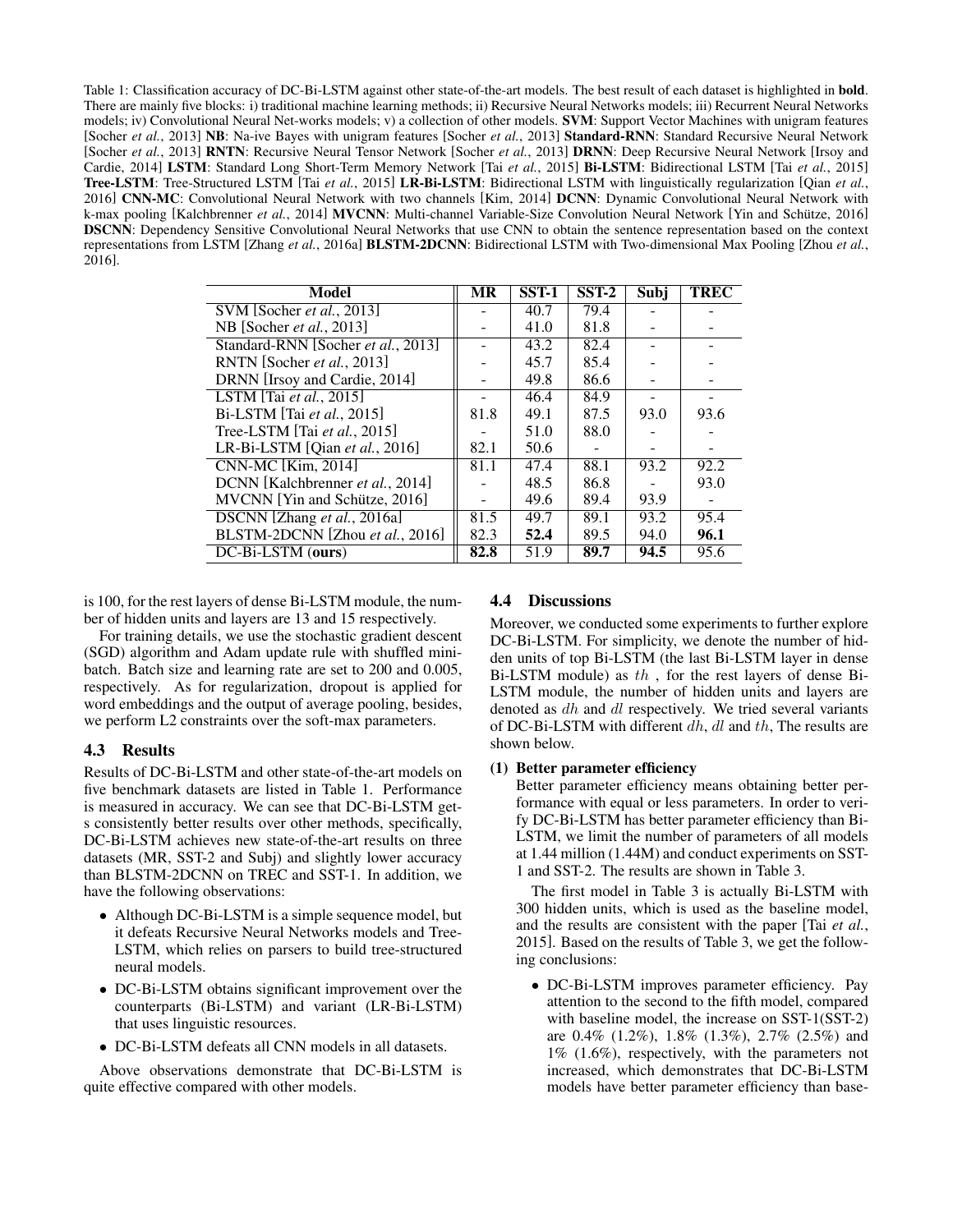Table 3: Classification accuracy of DC-Bi-LSTM with different hyper parameters. we limit the parameters of all models at 1.44M in order to verify DC-Bi-LSTM models have better parameter efficiency than Bi-LSTM.

| dl | dh | th  | <b>Params</b> | SST-1 | SST-2 |
|----|----|-----|---------------|-------|-------|
| O  | 10 | 300 | 1.44M         | 49.2  | 87.2  |
| 5  | 40 | 100 | 1.44M         | 49.6  | 88.4  |
| 10 | 20 | 100 | 1.44M         | 51.0  | 88.5  |
| 15 | 13 | 100 | 1.40M         | 51.9  | 89.7  |
| 20 | 10 | 100 | 1.44M         | 50.2  | 88.8  |

Table 4: Classification accuracy of DC-Bi-LSTM with different hyper parameters. we increase dl gradually and fix  $dh$  at 10 in order to verify that increasing dl does improve performance of DC-Bi-LSTM models.

| dl | dh | th  | <b>Params</b> | SST-1 | SST-2 |
|----|----|-----|---------------|-------|-------|
| 0  | 10 | 100 | 0.32M         | 48.5  | 87.5  |
| 5  | 10 | 100 | 0.54M         | 49.4  | 88.1  |
| 10 | 10 | 100 | 0.80M         | 49.5  | 88.4  |
| 15 | 10 | 100 | 1.10M         | 50.6  | 88.8  |
| 20 | 10 | 100 | 1.44M         | 50.2  | 88.8  |

line model

- DC-Bi-LSTM models are easy to train even when the they are very deep. We can see that DC-Bi-LSTM with depth of 20 (the fifth model in Table 3) can be successfully trained and gets better results than baseline model (50.2% vs. 49.2% in SST-1, 88.8% vs. 87.2% in SST-2). In contrast, we trained deep stacked LSTM on SST-1, when depth reached more than five, the performance (For example, 30% when the depth is 8, which drops 19.2% compared with baseline model) drastically decreased.
- The fifth model performs worse than the fourth model, which indicates that too many layers will bring side effects when limiting the number of parameters. One possible reason is that more layer lead to less hidden units (to ensure the same number of parameters), impairing the ability of each Bi-LSTM layer to capture contextual information.

## (2) Effects of increasing depth  $(d)$

In order to verify that increasing dl does improve performance of DC-Bi-LSTM models, we increase dl gradually and fix dh at 10 . The results on SST-1 and SST-2 are shown in Table 4.

The first model in Table 4 is actually Bi-LSTM with 100 hidden units, which is used as the baseline model. Based on the results of Table 4, we can get the following conclusions:

• It is obvious that the performance of DC-Bi-LSTM is positively related to dl. Compared with baseline model, DC-Bi-LSTM with dl equal to 5, 10, 15 and 20 get improvements on SST-1 (SST-2) by 0.9% (0.6%), 1.0% (0.9%), 2.1% (1.3%) and 1.7% (1.3%) respectively.

Table 5: Classification accuracy of DC-Bi-LSTM with different hyper parameters. we increase  $dh$  gradually and fix  $dl$  at 10 in order to explore the effect of  $dh$  models.

| dl | dh | th  | <b>Params</b> | SST-1 | SST-2 |
|----|----|-----|---------------|-------|-------|
| 10 |    | 100 | 0.32M         | 48.5  | 87.5  |
| 10 |    | 100 | 0.54M         | 49.2  | 88.3  |
| 10 | 10 | 100 | 0.80M         | 49.5  | 88.4  |
| 10 | 15 | 100 | 1.10M         | 50.2  | 88.4  |
| 10 | 20 | 100 | 1.44M         | 51.0  | 88.5  |

- Among all models, the model with  $dl$  equal to 15 works best. As dl continues to increase, the accuracy does not further improve, nevertheless, there is no significant decrease.
- Compared with the first model in Table 3, the fourth model here uses less parameters (1.10M vs. 1.44M) but performs much better (50.6% vs. 49.2% in SST-1, 88.8% vs. 87.2% in SST-2), which further proves that DC-Bi-LSTM models have better parameter efficiency.

# (3) Effects of adding hidden units  $(dh)$

In this part, we explore the effect of  $dh$ . The number of layers in dense Bi-LSTM module (dl) is fixed at 10 while the number of hidden units  $(dh)$  is gradually increased. The results on SST-1 and SST-2 are shown in Table 5.

Similarly, we use Bi-LSTM with 100 hidden units as baseline model (the first model in Table 5). Based on the results of Table 5, we can get the following conclusions:

- Comparing the first two models, we find that the second model outperforms baseline by 0.7% on SST-1 and 0.8% on SST-2, which shows that even if dh is equal to 5, DC-Bi-LSTM are still effective.
- As *dh* increases, the performance of DC-Bi-LSTM steadily increases. One possible reason is that the ability of each layer to capture contextual information is enhanced, which eventually leads to the improvement of classification accuracy.

# 5 Conclusion & Future Work

In this work, we propose a novel multi-layer RNN model called Densely Connected Bidirectional LSTM (DC-Bi-LSTM) for sentence classification tasks. DC-Bi-LSTM alleviates the problems of vanishing-gradient and overfitting and can be successfully trained when the networks are as deep as dozens of layers. We evaluate our proposed model on five benchmark datasets of sentence classification, experiments show that our model obtains significant improvements over the traditional Bi-LSTM and gets promising performance in comparison with the state-of-the-art approaches. As future work, we plan to apply DC-Bi-LSTM in the task of machine translation and dialog system to further improve their performance, for example, replace the Bi-LSTM encoder with dense Bi-LSTM module.